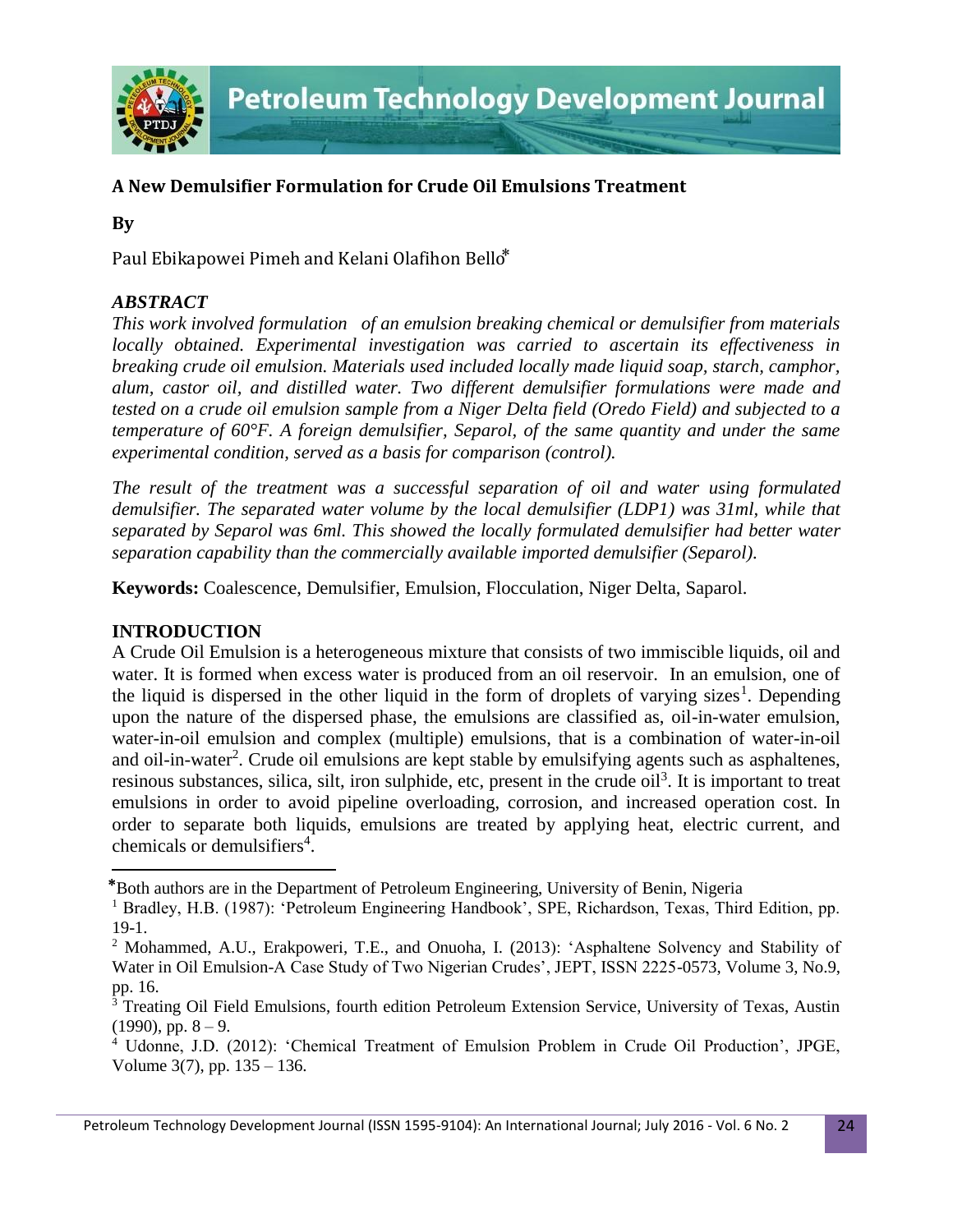In the past, commercial emulsion-treating chemicals were soap solutions<sup>5</sup>. Presently, several demulsifiers have been manufactured for treating many water-in-oil emulsions. To achieve demulsification of an emulsion, a chemical demulsifier must thoroughly mix with the emulsion and disrupt the emulsifying agent that surrounds the dispersed water droplets<sup>6</sup>. These actions occur in the following processes;

- Flocculation: In this process, the demulsifier attracts the water droplets and brings them together.
- Coalescence: After flocculation, the water droplets fuse together to form single larger drops where the interface film is ruptured.
- Phase separation: At this stage, separation of the oil and water occurs with the water settling below the oil.

# **MATERIALS AND METHOD**

The crude oil emulsion sample used in this research was obtained from an oil field located in Nigeria's Niger Delta region (Oredo Field) Three demulsifier, two laboratory made (LDP1 and LDP2) and a commercially available imported Separol were used in treating this emulsion. The Bottle Test method was used to determine the demulsifier most effective in breaking the emulsion. The result from the test also indicates the smallest amount of demulsifier needed to satisfactorily break the given volume of emulsion. The materials used in formulating LDP1 and LDP2 are shown in Table 1.

| <b>Content</b> | <b>Function</b>                                    |      | Weight/Vol |  |
|----------------|----------------------------------------------------|------|------------|--|
|                |                                                    | LDP1 | LDP2       |  |
| Alum           | To facilitate settling of sediments                | 5g   | 5g         |  |
| Castor Oil     | It acts as the lipophilic agent in the demulsifier | 30ml | 45ml       |  |
| <b>Starch</b>  | Coalescing of the tiny water droplets              | 5g   | 5g         |  |
| Liquid Soap    | Destabilization of emulsion film                   | 50ml | 25ml       |  |

 $\overline{\phantom{a}}$  $<sup>5</sup>$  Rafael, M.P., Jorge. A. (2015): 'Iconic Liquids as Surfactants-Applications as Demulsifiers of</sup> Petroleum Emulsions', INTECH, 11, pp. 314. Available at http://dx.doi.org/10.5772/59094 <sup>6</sup> Tharwat, F.T. (2013): 'Emulsion Formation and Stability', Wiley-VCH Verlag GmbH & Co. KGaA, London, First Edition, pp. 3. Available at http://www.wiley-vch.de/books/sample/3527319913\_c01.pdf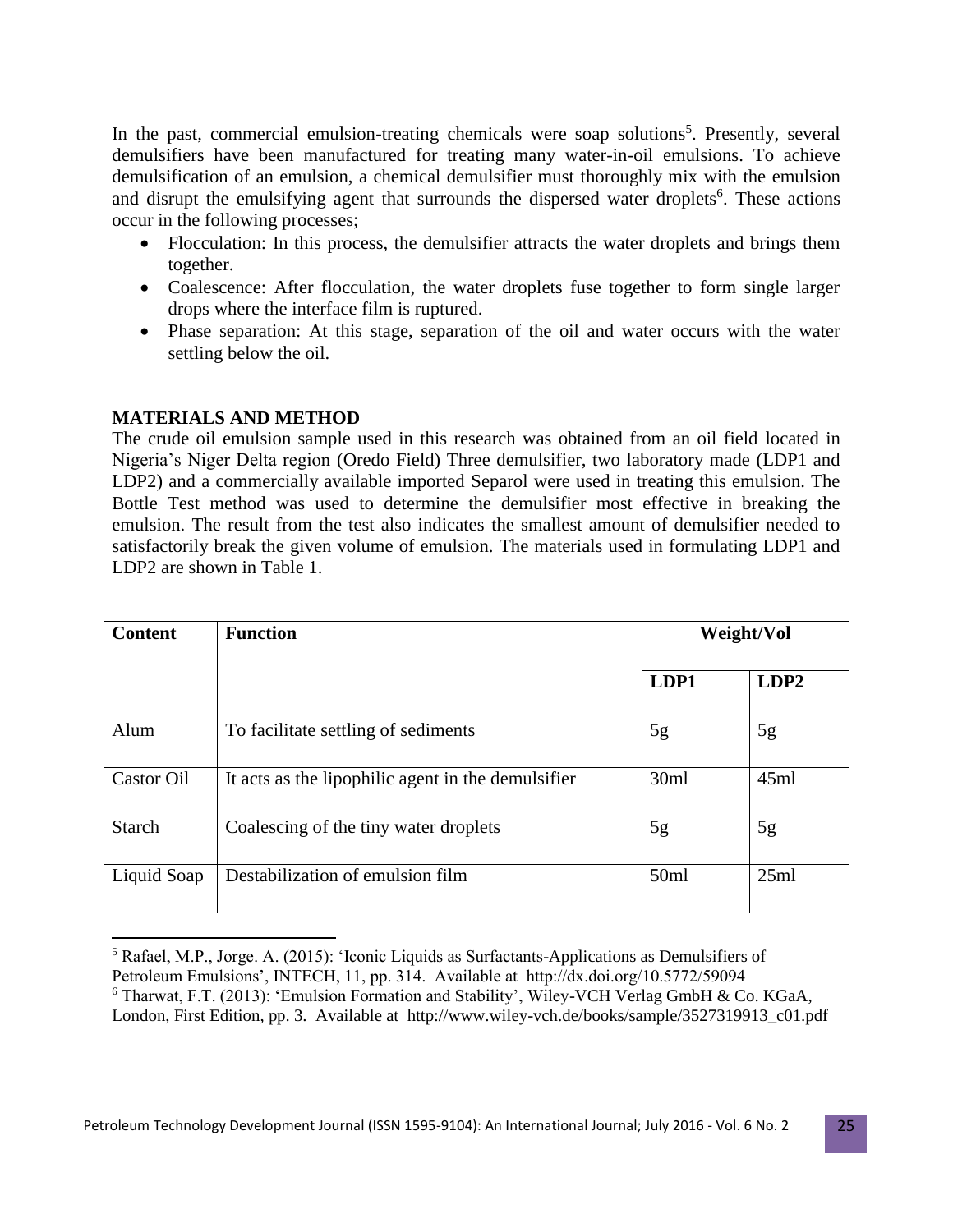| Camphor | It improves the demulsifier performance | 10ml | 10ml |
|---------|-----------------------------------------|------|------|
| Xylene  | It lightens the oil in the emulsion     |      | 10ml |

# **Table 1: LDP1 and LDP2 Materials**

#### **Apparatus**

- I. Digital Weigh balance
- II. Measuring Cylinder(50ml graduated)
- III. Beaker
- IV. Magnetic Heat-Stirring machine
- V. Filter paper
- VI. Prescription bottles (200ml graduated)
- VII. Thermostatic Water Bath
- VIII. Stop watch
	- IX. Syringe
	- X. Micro-pipette

# **LDP1 Formulation Procedure**

- I. A solution of 10g of camphor dissolved in 30ml of castor oil was stirred and heated (150°F) in a Magnetic heating and stirring machine until homogeneity of solution is obtained.
- II. A mixture of 5g of starch (from cassava flour), 50ml of detergent, and 5ml of Alum solution was prepared in another beaker and added to the camphor-castor oil solution.
- III. The new mixture above was further stirred and heated for 2 hours, after which all precipitates or sediments were filtered off.

### **LDP2 Formulation Procedure**

- **I.** A solution of 10g of camphor, 10ml of Xylene and 45ml of castor oil was prepared in a beaker.
- II. A second solution of 5g of starch, 5ml of alum solution, and 25ml of liquid soap was prepared also and stirred.
- III. Both solutions were combined and heat-stirred in the Hotplate Stirrer machine for 2 hours, afterwards all remaining precipitates were filtered off.

### **Analytical Procedure**

- 1. Samples were heated in water bath to achieve fluid mobility before placing in the bottles.
- 2. A 100ml of emulsion were poured into each of the 18 prescription bottles.
- 3. All prescription bottles were labeled according to the concentration of demulsifier to be used for the analysis. Six bottles for each demulsifier were used with concentrations of 0.2ml, 0.4ml, 0.6ml, 0.8ml, 1.0ml, and 1.2ml of demulsifier.
- 4. All bottles containing samples with varying dose of demulsifier were agitated to achieve proper mixture.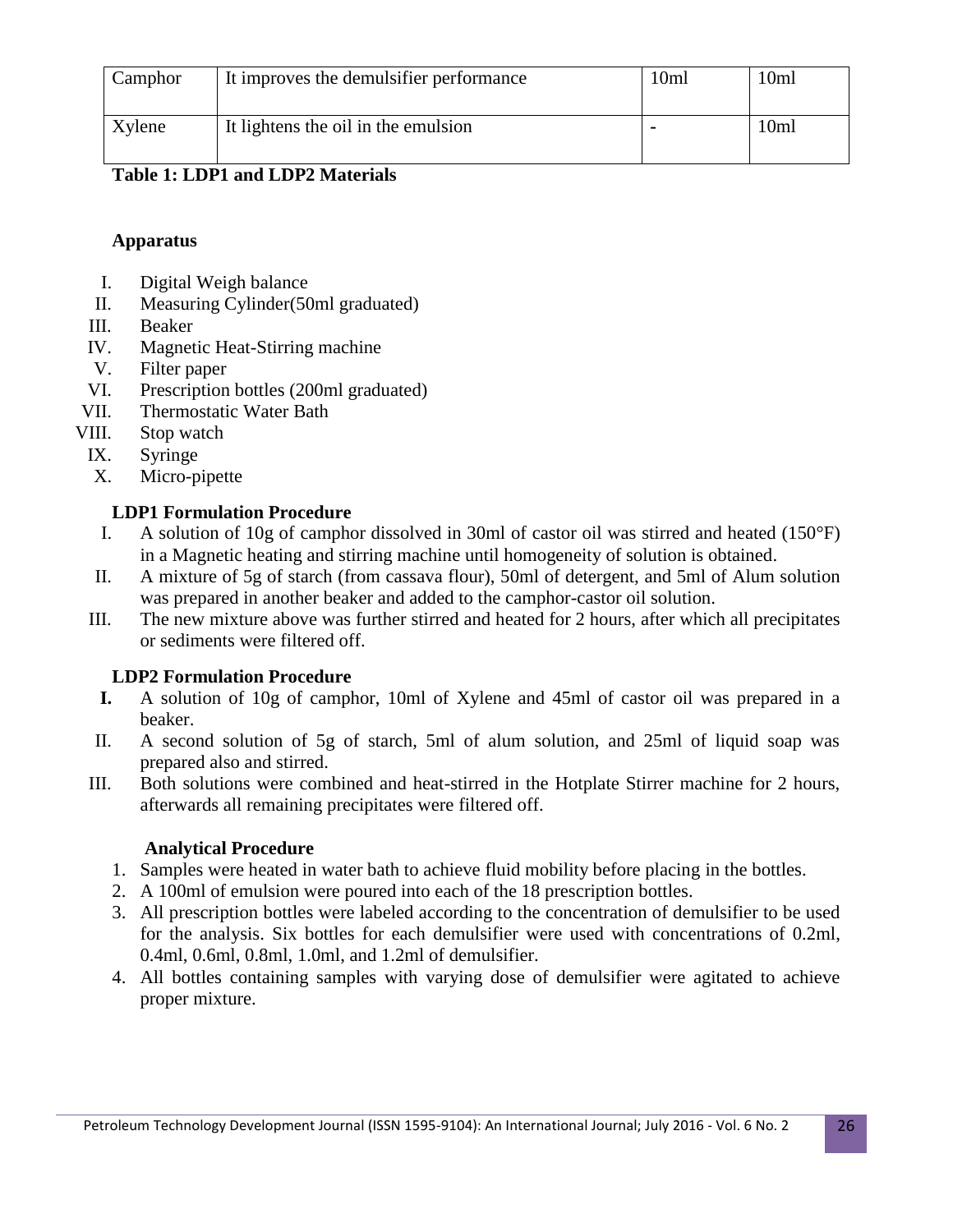5. The bottles were placed in the water bath, with water level at the 100ml mark and heated to 60°C for 2 hours.

# **RESULTS AND DISCUSSION**

The Bottle Test results using the three demulsifiers (LDP1, LDP2 and Separol) at a constant treatment temperature of 60°C and at time intervals of 1-120 minutes after heating for 2 hours, are summarized in Tables 2, 3, and 4 respectively. Before carrying out any analysis, all samples were drained of free water after aging for a week. This allowed the water to settle out by gravity. The Basic Sediment and Water (BS&W) and the API of a sample before and after treatment, are summarized in Tables 5.

| of<br>Volume    | Separated Water Volume (ml) |        |        |        |         |
|-----------------|-----------------------------|--------|--------|--------|---------|
| Demulsifier(ml) | 1 <sub>min</sub>            | 30mins | 60mins | 90mins | 120mins |
| 0.2             |                             |        | 1.0    | 1.0    | 1.0     |
| 0.4             | 2.5                         | 5.0    | 5.0    | 5.0    | 5.0     |
| 0.6             | 2.5                         | 5.0    | 7.5    | 7.5    | 7.5     |
| 0.8             | 7.5                         | 7.5    | 7.5    | 7.5    | 7.5     |
| 1.0             | 2.5                         | 2.5    | 2.5    | 2.5    | 2.5     |
| 1.2             | 7.5                         | 7.5    | 7.5    | 7.5    | 7.5     |

**Table 2: Results of Heat and Chemical Treatment using LDP1**

| Volume<br>of    | Separated Water Volume (ml) |        |        |        |         |
|-----------------|-----------------------------|--------|--------|--------|---------|
| Demulsifier(ml) | 1 <sub>min</sub>            | 30mins | 60mins | 90mins | 120mins |
| 0.2             |                             |        |        |        |         |
| 0.4             | 2.5                         | 2.5    | 2.5    | 2.5    | 2.5     |
| 0.6             |                             |        |        |        |         |
| 0.8             | 5.0                         | 5.0    | 5.0    | 5.0    | 5.0     |
| 1.0             |                             |        |        |        |         |
| 1.2             |                             |        |        |        |         |

**Table 3: Results of Heat and Chemical Treatment using LDP2**

| Volume          | of Separated Water Volume (ml) |        |        |        |         |
|-----------------|--------------------------------|--------|--------|--------|---------|
| Demulsifier(ml) | 1min                           | 30mins | 60mins | 90mins | 120mins |
|                 |                                |        |        |        |         |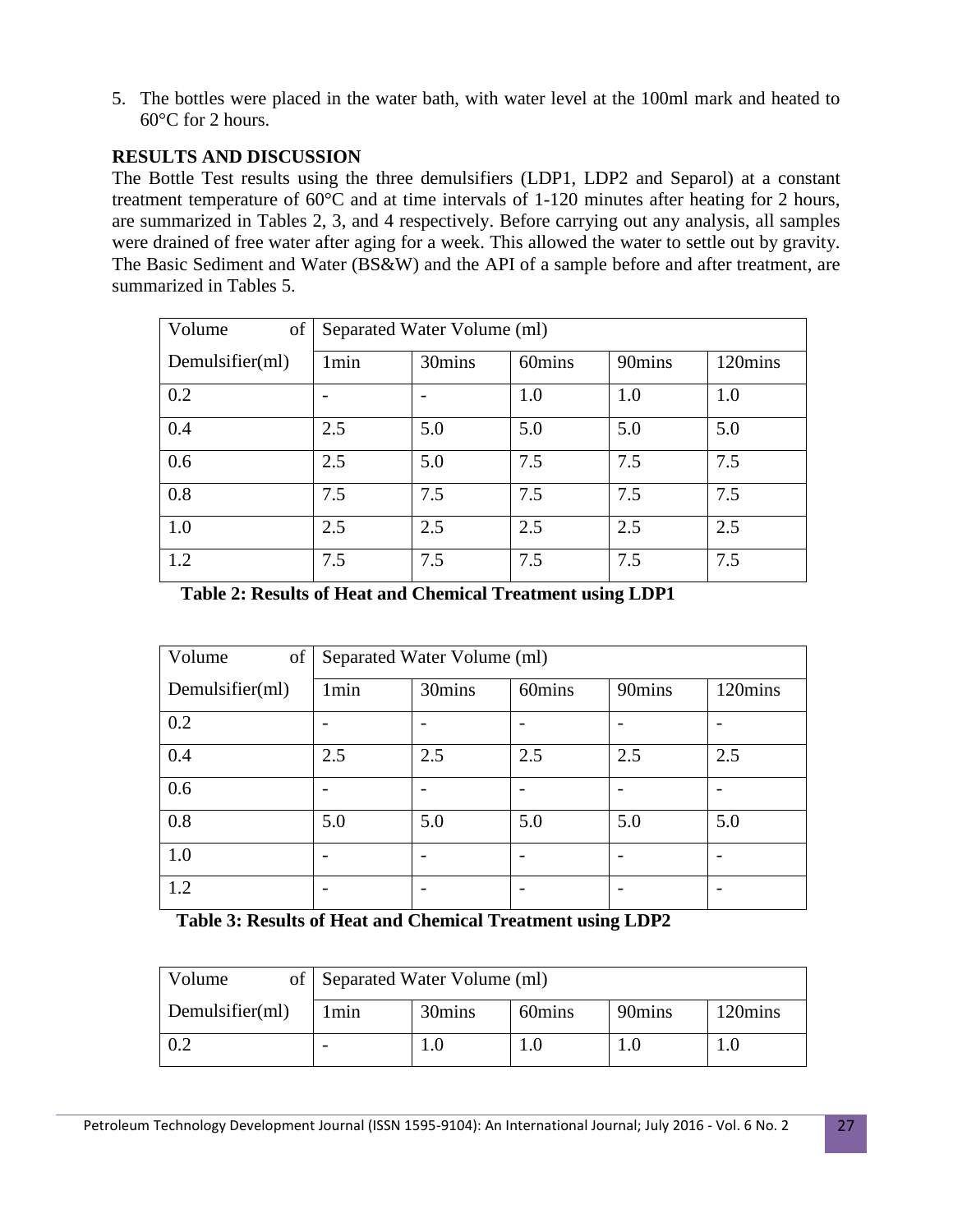| 0.4 |     |     |     | 0.5 | 0.5 |
|-----|-----|-----|-----|-----|-----|
| 0.6 |     |     |     | 0.5 | 0.5 |
| 0.8 | 2.0 | 2.0 | 2.0 | 2.0 | 2.0 |
| 1.0 |     |     |     | 1.0 | 1.0 |
| 1.2 |     |     |     | 1.0 | 1.0 |

|  |  | <b>Table 4: Results of Heat and Chemical Treatment using Separol</b> |  |
|--|--|----------------------------------------------------------------------|--|
|  |  |                                                                      |  |

| Analysis                | API $@60^{\circ}F$ | API @ $140^{\circ}$ F | <b>BS&amp;W</b> % |
|-------------------------|--------------------|-----------------------|-------------------|
| <b>Before Treatment</b> | 10.28              | 34.58                 | O. I              |
| After Treatment         | 10.38              | 33.61                 |                   |

**Table 5: Sample API and BS&W**



**Fig.1: Volume of Separated Water after Treatment**

As shown in Table 2 and Figure 1, LDP1 was the most effective demulsifier for treating this particular crude oil emulsion sample, despite the heavy nature of the crude and its pour point of 95°F. All samples were heated in the water bath for two hours before readings were taken. At 1 minute, after heating for two hours, separated water in bottles containing the emulsion with concentrations 0.4ml, 0.6ml, 0.8ml, 1.0ml, and 1.2ml of Formula 1 (LDP1), were 2.5ml, 2.5ml, 7.5ml, 2.5ml, and 7.5ml respectively. At 60 minutes, 1.0ml of separated water was observed for emulsion sample injected with 0.2ml concentration of LDP1 but no further change was observed for the next 60 minutes. A little deviation from normal was observed in the sample dosed with 1.0ml of LDP1 at 1 minute of treatment. As volume of injected demulsifier increased, ideally the volume of separated water ought to increase or be maintained not decrease from 7.5ml to 2.5ml then back to 7.5ml. This may be due to sludge/sediment content in the emulsion sample. Samples